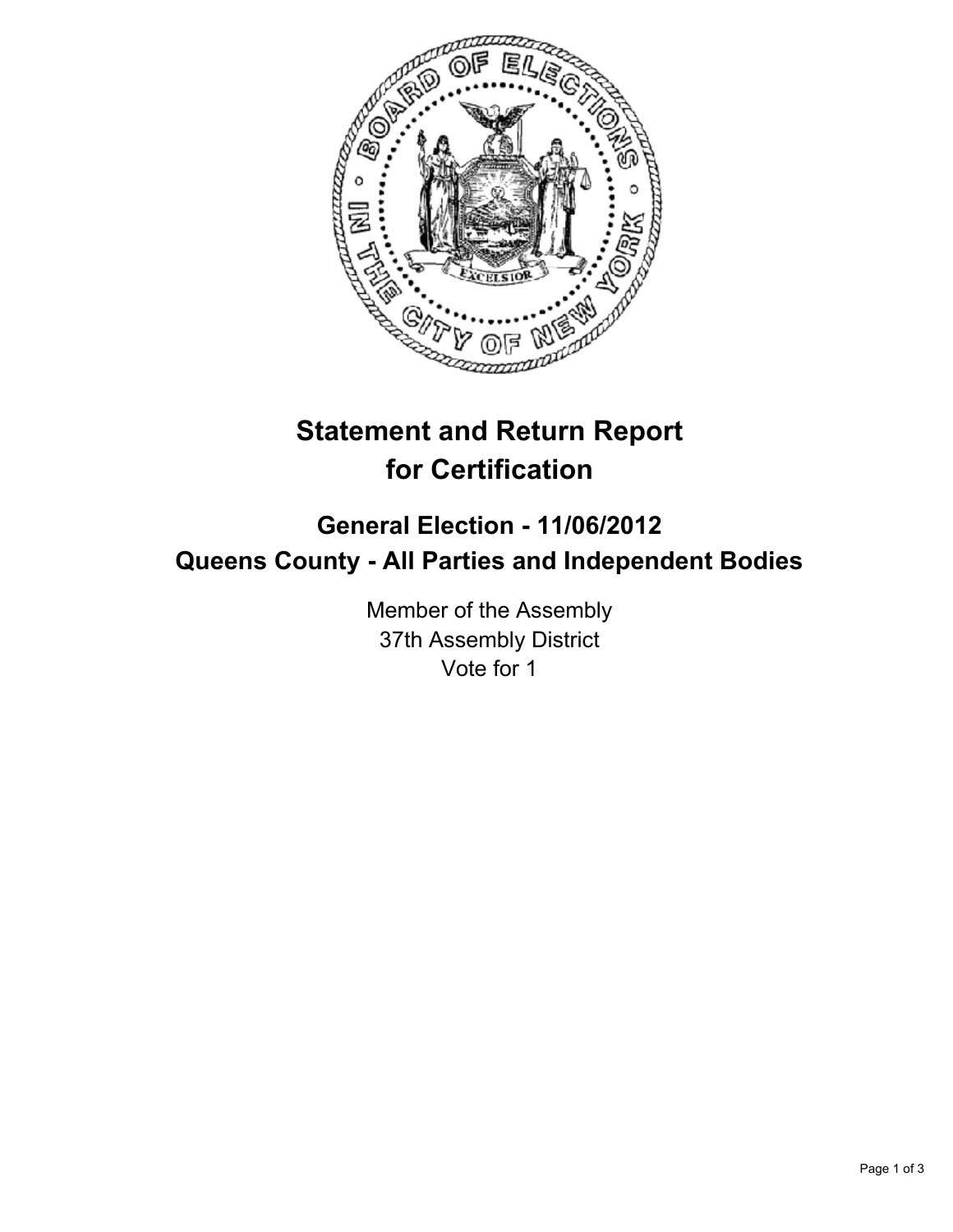

## **Assembly District 37**

| <b>PUBLIC COUNTER</b>                                    | 27,998       |
|----------------------------------------------------------|--------------|
| <b>EMERGENCY</b>                                         | 19           |
| ABSENTEE/MILITARY                                        | 658          |
| <b>FEDERAL</b>                                           | 212          |
| <b>SPECIAL PRESIDENTIAL</b>                              | $\mathbf{0}$ |
| <b>AFFIDAVIT</b>                                         | 3,209        |
| <b>Total Ballots</b>                                     | 32,096       |
| Less - Inapplicable Federal/Special Presidential Ballots | (212)        |
| <b>Total Applicable Ballots</b>                          | 31,884       |
| CATHERINE T. NOLAN (DEMOCRATIC)                          | 23,029       |
| JOHN KEVIN WILSON (REPUBLICAN)                           | 3,384        |
| CATHERINE T. NOLAN (WORKING FAMILIES)                    | 1,314        |
| ANTHONY NUNZIATO (WRITE-IN)                              | 1            |
| ARNOLD V. BLOCH (WRITE-IN)                               | 1            |
| CHEBU ROSHER (WRITE-IN)                                  | 1            |
| DANIELLE JOHNSON (WRITE-IN)                              | 1            |
| ERIC GIOIA (WRITE-IN)                                    | $\mathbf{1}$ |
| <b>GRACE MENG (WRITE-IN)</b>                             | $\mathbf{1}$ |
| KEVIN PINZEN (WRITE-IN)                                  | $\mathbf{1}$ |
| KURT FISHER (WRITE-IN)                                   | 1            |
| LOUIS LILAKOS (WRITE-IN)                                 | $\mathbf{1}$ |
| RON PAUL (WRITE-IN)                                      | 2            |
| RYAN KELLY (WRITE-IN)                                    | 1            |
| UNATTRIBUTABLE WRITE-IN (WRITE-IN)                       | 7            |
| WALTER IWACHIW (WRITE-IN)                                | 1            |
| WILLIAM L. PURCELL (WRITE-IN)                            | $\mathbf{1}$ |
| <b>Total Votes</b>                                       | 27,748       |
| Unrecorded                                               | 4,136        |